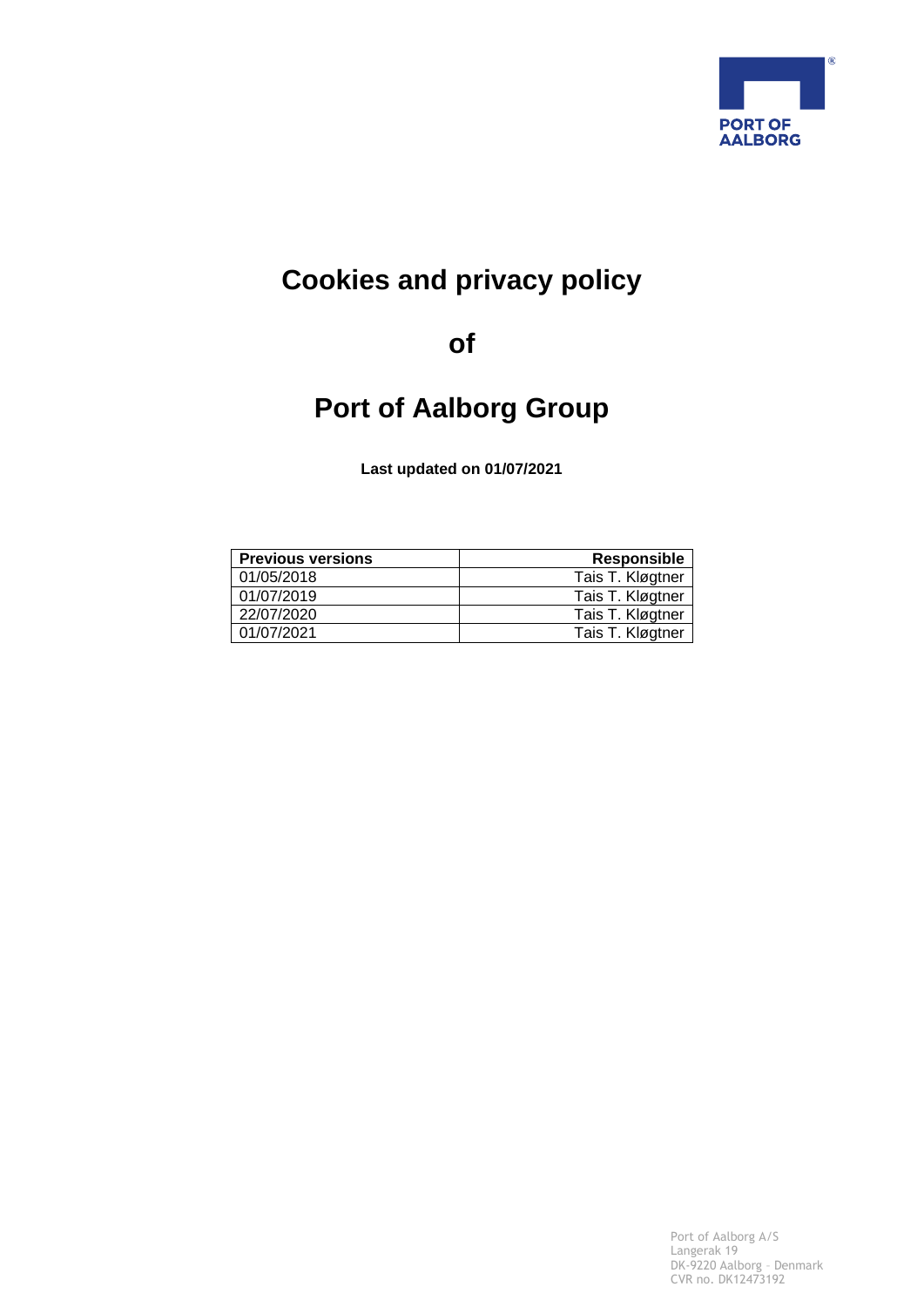

# **1. Our protection of your data**

In accordance with the Danish Port Act, Port of Aalborg Group performs the management of port operations at Aalborg port. We operate and maintain port infrastructure, to include stations, quays, roads, docks etc. and also execute port-related activities, services and services rendered in relation to the private limited port company. We are also responsible for the commercial leasing of land and buildings for port-related and commercial purposes. Therefore, we collaborate and trade with a wide range of actors and stakeholders in connection with the operation of the port, while also fulfilling the role of a private company and public body in relation to the port operations.

We protect your data, which we regulate externally through this policy. Internally, we protect your data through our personal data policy, functionally divided guidelines for specific types of personal data and procedures for processing, data breaches and ongoing development of the area. We also protect your data through our IT security and annual external auditing through an independent lawyer (based on ISAE 3000).

We not only view a high standard of security concerning the management of your personal data as a matter of compliance with legal and regulatory requirements, but as an element of quality that enables us to offer you a safe and professional service.

# **2. General terms and conditions**

When you contact Port of Aalborg and submit personal information, you accept this cookie and privacy policy.

For the sake of convenience, the following companies are referred to collectively as Port of Aalborg: Port of Aalborg A/S, Port of Aalborg Logistics A/S, Port of Aalborg Real Estate A/S, Port of Aalborg Tank Storage ApS, Aalborg Stevedore Company A/S, Port of Aalborg Rail A/S as well as Port of Aalborg Research & Development ApS.

Below you can read about the data collected, including when such data are processed, what they are used for and who to contact if you have questions or objections regarding the collected data.

## **3. Situations in which we process data about you**

This policy for the processing of personal data (Cookie and privacy policy) describes when Port of Aalborg collects and processes personal information about you in one or several instances:

- *3.1 When you visit our locations*
- *3.2 When you are a commercial customer or supplier with us*
- *3.3 When you avail of our website, including our use of cookies*
- *3.4 When you communicate with us*
- *3.5 When you receive our newsletter, press releases or other forms of PR and marketing materials*

The privacy policy applies to personal data that you provide to us or that we collect through the website or other sources as a result of your relationship with us.

Port of Aalborg is the data controller of your personal data. All inquiries to us concerning your personal data can be made via the contact information listed in Section 7.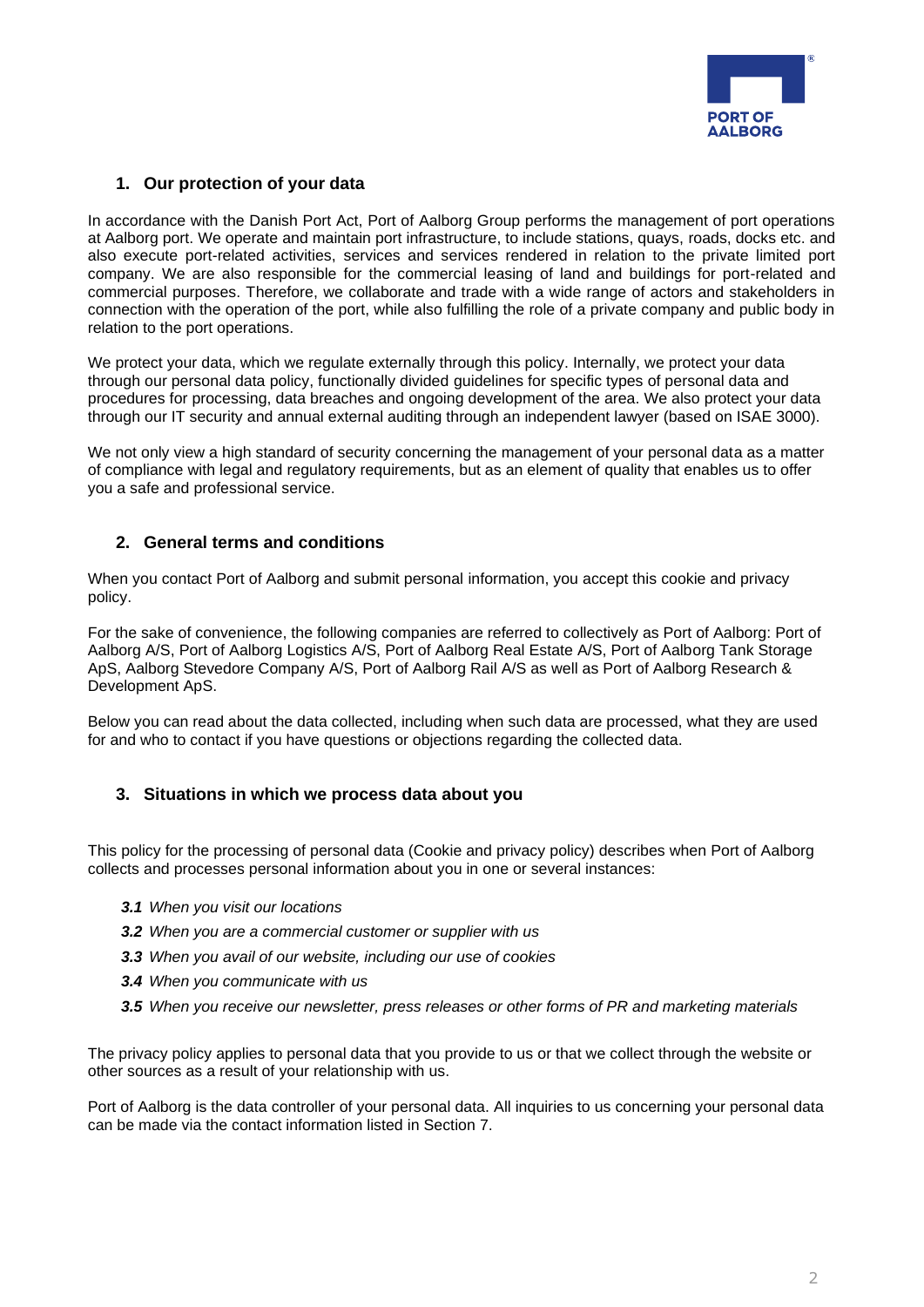

# **4. The basis for our collection of personal data about you**

## *4.1 When you visit our locations - ISPS, video surveillance and logging*

As a part of our access control and video surveillance, personal data about you is collected, processed and stored, when you enter our locations. This applies regardless of whether you have regular or occasional access to the location. All persons with regular access to our ISPS / port locations are issued with an access card, which is used for the purposes of identification and access. Name, photo, company name, card number, access rights together with the issue date appear on the card. Movements will be regularly logged upon use of the card. Access control is necessary to ensure that only persons on legitimate business may gain access to the port's ISPS/port locations.

In connection with the port's video surveillance, the movements and behaviour of individuals can be recorded.

Video surveillance is necessary to meet ISPS requirements for port security.

The legal basis for the abovementioned processes may be found in the EU General Data Protection Regulation Article 6(1)(e) and the Danish Ports Act.

Our personnel who process this information are subject to specific guidelines for the procedure, which safeguard and protect your data in this circumstance.

## *4.2 When you are a commercial customer or supplier with us - contractual and business relationship*

We collect data about your name, the company you represent, telephone number, payment method, information about which services you order, delivery time and method, when you are customer or supplier with us. This processing enables us to provide or receive contracted goods and services and fulfil the agreement we have concluded with you and your company.

The legal basis for the abovementioned processes may be found in the EU General Data Protection Regulation Article 6(1)(b), (c) and (f) depending on when the data is received and for what purpose. Our personnel who process this data are subject to specific guidelines for the procedure, which safeguard and protect your data in this circumstance.

## *4.3 When you visit our websites - enhanced user experience and the use of cookies*

When you visit the Port of Aalborg's websites, Port of Aalborg collects data about you. The data is partly aimed at adapting and improving our content.

Port of Aalborg collects data about you in two ways:

- I. Using cookies
- II. By you providing data yourself on the website

#### *I. Cookies on the website*

A cookie is a text file that is stored on your computer, mobile device or equivalent for the purpose of recognising it, remembering the settings, performing statistical analysis and targeted advertisements. Cookies cannot contain malicious code, such as a virus. It is possible to delete or block cookies.

Whenever possible, Port of Aalborg uses differentiated cookies. If you do not wish to receive cookies, you can block all cookies, delete existing cookies from your hard drive or receive a warning before a cookie is stored. If you delete or block cookies, ads that appear on our website may be less relevant for you and appear more frequently. There is also a risk that the website will not function optimally and you may not be able to access certain content.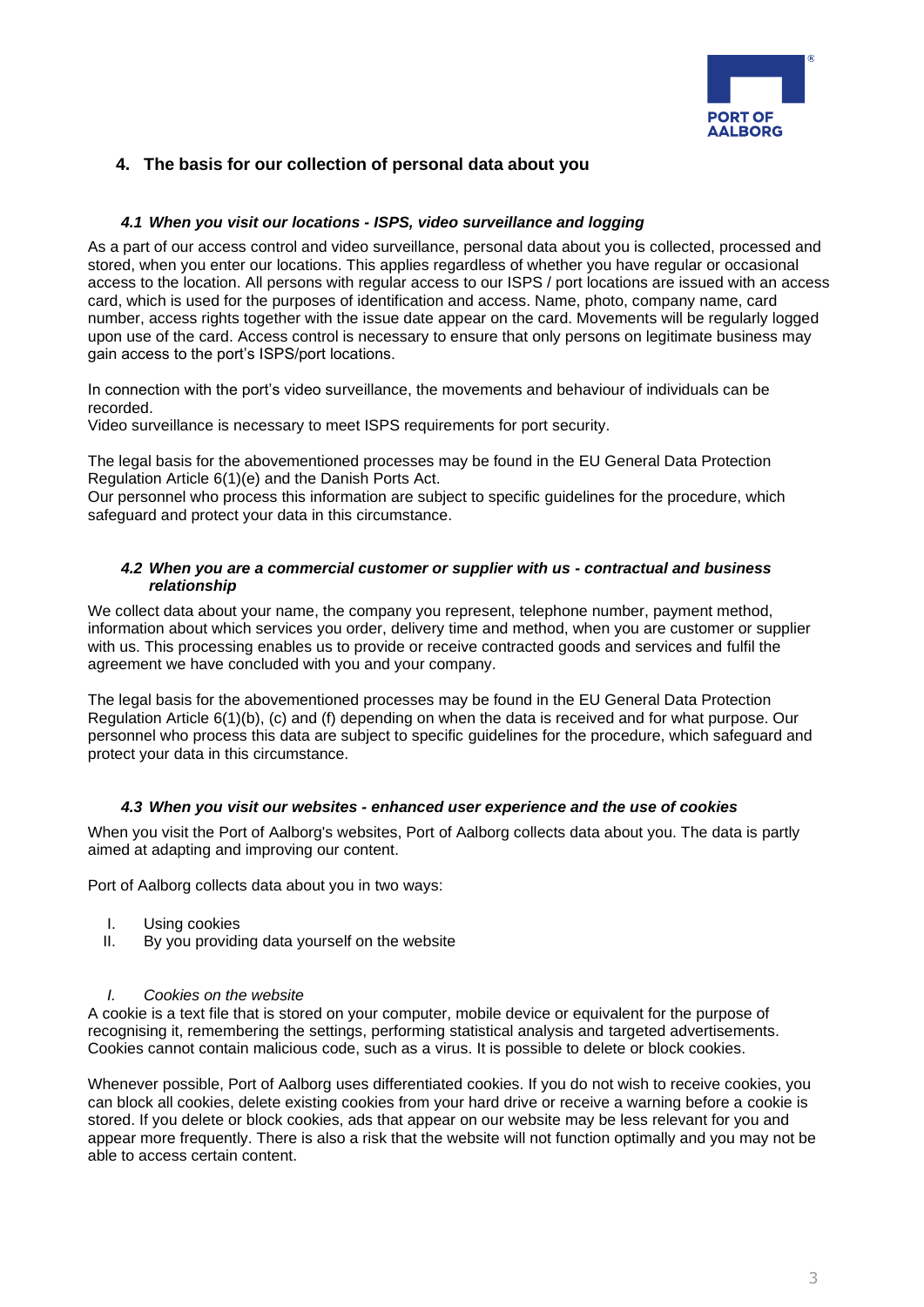

## *II. Personal data via the website*

We automatically collect data about you and your use of our websites (portofaalborg.dk/com, logsam.dk, asc-as.dk) if you accept cookies when visiting these websites. Personal data is typically data about your electronic device, to include computer, mobile phone or tablet, your IP address, your geographic location as well as which pages you visit.

When you use our website, a range of data is collected and processed. This happens, for example, when you click to access content, sign up for our newsletter, participate in competitions or surveys, register yourself as a user or subscriber, make use of other services or make purchases via the website. The aim is to optimise the user experience and functionality of the site and show you relevant information.

The legal basis for the abovementioned processes may be found in the EU General Data Protection Regulation Article 6(1)(b), (c) and (f) depending on when the data is received and for what purpose. Our personnel who process this data are subject to specific guidelines for the procedure, which safeguard and protect your data in this circumstance.

#### *4.4 When you communicate with us - specific service and customer care*

When you have questions or communicate with us in any manner (in person, by phone, letter, email, VHF, etc.), as a rule we collect data regarding your name, email address and telephone number, which company you represent and the reason for your inquiry. This process is aimed at providing you the service you need.

The legal basis for the abovementioned processes may be found in the EU General Data Protection Regulation Article 6(1)(b), (c) and (f) depending on when the data is received and for what purpose. Our personnel who process this data are subject to specific guidelines for the procedure, which safeguard and protect your data in this circumstance.

## *4.5 When you receive our newsletter, press releases or other forms of PR and marketing materials - information and marketing*

We collect data regarding your name, email address and telephone number, which company you represent, industry and your consent. This enables us to send you requested materials and to also pursue our legitimate interests in sending you marketing.

The legal basis for the abovementioned processes may be found in the EU General Data Protection Regulation Article 6(1)(b), (c) and (f) depending on when the data is received and for what purpose. Our personnel who process this data are subject to specific guidelines for the procedure, which safeguard and protect your data in this circumstance.

# **5. Recipients of personal data**

We only forward your personal data to third parties when we are obligated by law or for the provision of the services we offer. We will not disclose personal data to data processors in a third country.

Your data may be entrusted to external partners who process the information on our behalf. These companies are data processors for us and process data after our instruction and according to data processing agreements. Data processors must not use the data for purposes other than fulfilment of the agreement with us and must not disclose the data. We have concluded written data processor agreements with all data processors who process personal data on our behalf.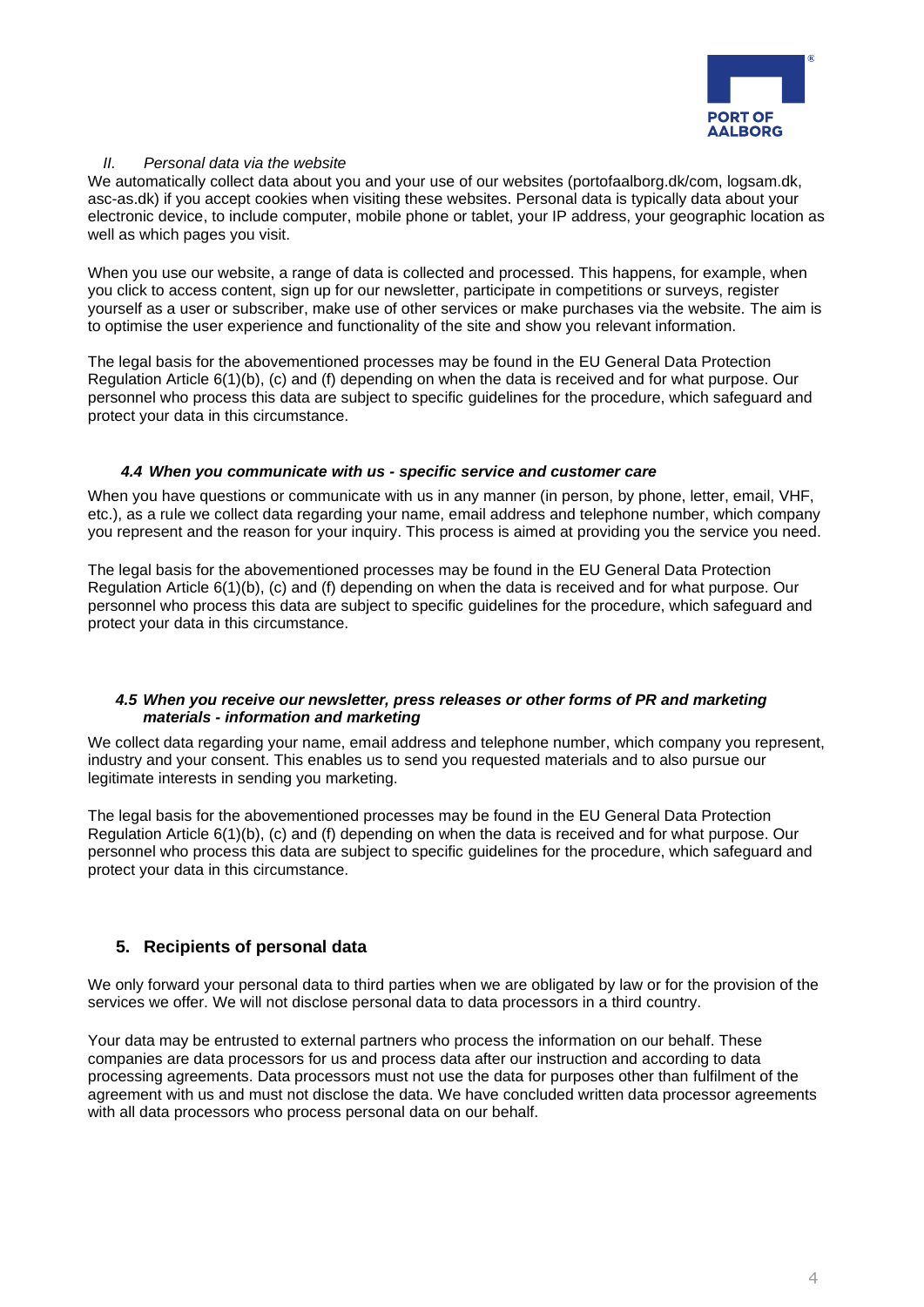

# **6. When we delete your personal data**

## *6.1 When you visit our locations*

In connection with our video surveillance, your behaviour and movements can be recorded. All recordings are stored for up to 14 days, after which they are automatically deleted, unless there is justifiable grounds for storing them longer, for example if the recording should be used as evidence in contractual or tort liability disputes. The recordings are also reviewed in the event of accidents and specific suspicions of nonconformity/illegality in respect of our ISPS compliance.

In connection with the use of access cards, your movements will be logged. The log files are saved for up to 90 days, after which they are deleted, unless there are justifiable grounds for storing them longer. The recordings are reviewed in connection with our ISPS compliance.

#### *6.2 When you are a customer or supplier with us*

Deletion of personal data in relation to a customer or collaboration occurs at the latest 36 months after cessation of the customer or collaborative relationship and any outstanding matters are concluded/outdated. If the limited period is longer than the prescribed 36 months, the data is deleted within 30 years of cessation of the trade relationship.

#### *6.3 When you visit our websites*

The cookies which are sent to you will be stored on your device for a maximum of 12 months from the last time you visited one of Port of Aalborg's websites. Each time you revisit a website, the period is extended. The relevant cookies are automatically deleted upon expiration.

#### *6.4 When you communicate with us*

Data collected through your communication with us, your inquiries and requests for information from us, is deleted when it is no longer necessary for the processing of your inquiry and not processed as a part of a contractual relationship.

#### *6.5 When you receive our newsletter, press releases or other forms of PR and marketing materials*

Data collected upon your registration for the newsletter is deleted when your consent to the newsletter is withdrawn.

# **7. Information about your rights**

Your rights are protected as we are under certain obligations to you as the data subject, when we process your data. They are stated below together with the significance of our obligations.

#### **7.1. Duty of disclosure**

Our processing entity shall ensure that the data subject is aware of the processing of their personal data. This duty of disclosure is pursuant to the EU General Data Protection Regulation Articles 13 and 14. The data subject must therefore be notified of the processing of their personal data.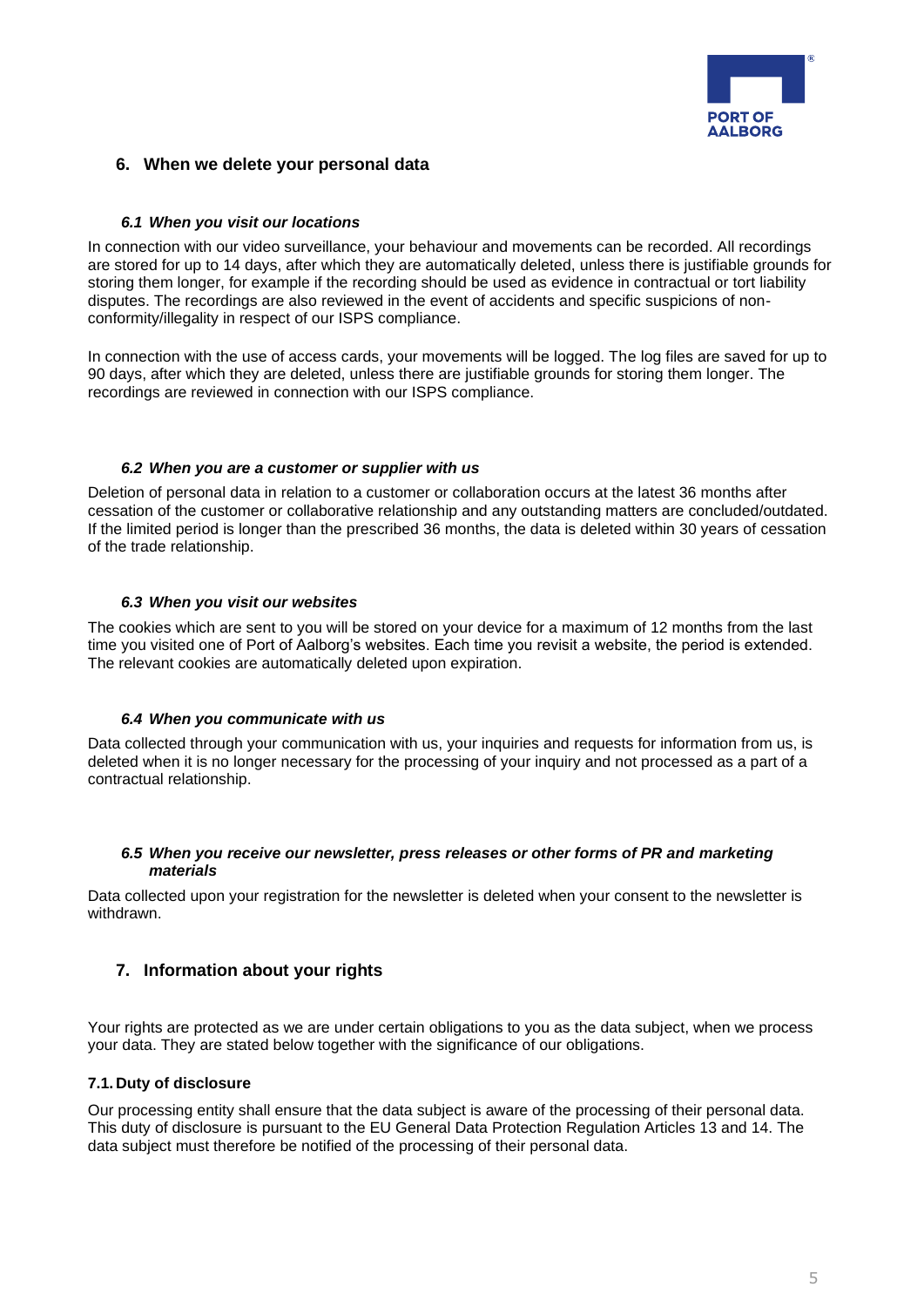

If the data is collected directly from the data subject, the following data shall be provided:

- a) contact information of the data controller,
- b) the purpose and the legal basis of/for the processing,
- c) the legitimate interests where the basis is applied,
	- a. This point is only relevant if a legitimate interest is applied as a legal basis. The legitimate interest will as an overriding principal be with a view to trade.
- d) possible recipients of the data subject's data,
- e) the basis for the period, the personal data to be stored,
- f) the right of access, correction, deletion, restriction and objection,
- g) the right to withdraw consent,
	- a. This point is only relevant if the legal basis for processing personal data is a consent from the data subject.
- h) the right to lodge a complaint with the Data Protection Agency, and
- i) whether the information is mandatory or required under an agreement, as well as the consequences of failure to disclose the data.

The above information shall be provided by the processing entity and the employee at the time when the personal data was collected/received from the data subject.

If the personal data to be processed is not collected from the data subject, the data subject shall in all instances be notified to document when and how the data subject was informed of the processing. The rights of the data subject, see schedule (a) to (i) above, shall be informed in this context. Additionally, there shall be stated

- j) what personal data about the data subject is to be processed,
- k) where the personal data originates from, and
- l) if the personal data originates from publicly available sources.

In this case the processing entity concerned and the employee shall no later than one month after commencing the processing, though at the latest in connection with disclosure, if such occurs, provide the information to the data subject.

The duty of disclosure regarding personal data for processing which has not been obtained from the data subject or by mutual agreement or similar, however does not apply if

- a) notification proves impossible or would require a disproportionate effort,
- b) collection or disclosure occurs in accordance with the EU or Danish law to which the company is subject,
- c) personal data shall remain confidential under a legally regulated duty of confidentiality.

If personal data must be further processed for purposes other than those for which they were collected, the employee shall prior to the further processing inform the data subject of the new purpose together with any other relevant additional information that falls within the duty of disclosure.

## **7.2. Right of access**

The data subject has the right to obtain confirmation as to whether or not personal data concerning the data subject is being processed and where that is the case, access to the personal data and the following information:

- a) the purposes of the processing,
- b) the categories of personal data concerned,
- c) possible recipients of the data subject's data,
- d) where possible, the envisaged period for which the personal data will be stored, or, if not possible, the criteria used to determine that period,
- e) the right of access, correction, deletion, restriction and objection,
- f) the right to lodge a complaint with the Data Protection Agency,
- g) any available information about the source of the data, if the data is not collected from the data subject, and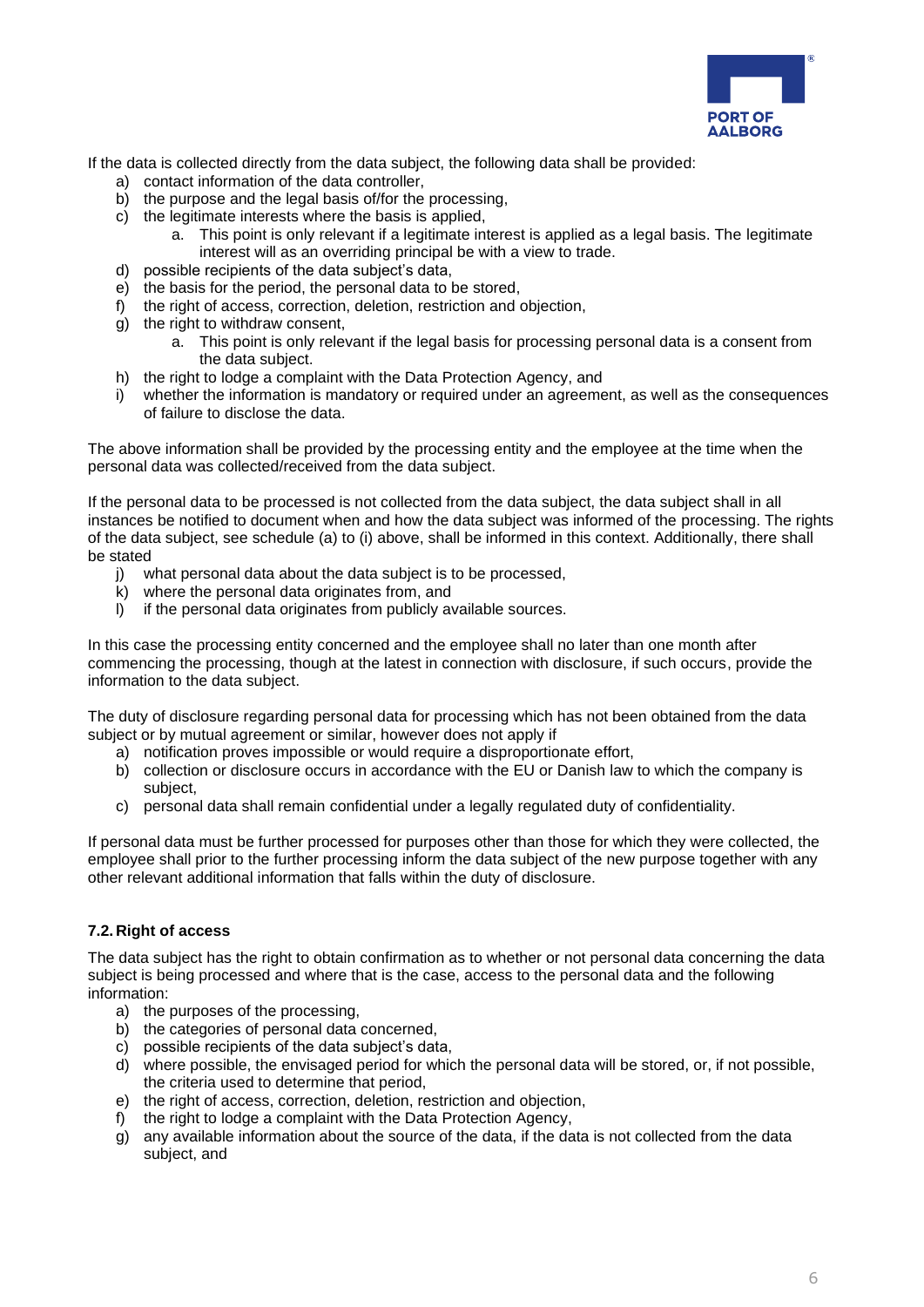

h) the existence of automated decision-making, including profiling.

If personal data about the data subject is processed, the data subject shall be provided with a copy of data, including documents in which the data appears. However, it is important to ensure that personal data of persons other than the petitioner remain anonymous in the delivered copies.

## **7.3. Duty of rectification**

The processing entity and their employees shall at all times ensure that the personal data is correct upon processing and that the personal data is updated when stored for a longer period.

Consequently, inaccurate personal data shall always be rectified without undue delay by the employee when the employee becomes aware of the inaccuracy, whether the rectification is performed at the data subject's request or as a consequence of internal regular updating. The data subject is entitled to have inaccurate data about them rectified under the EU General Data Protection Regulation Article 16 and the entity and the employee are obligated to rectify the data.

All registered personal data shall at a minimum be dated to enable regular updating and replacement of the registered data.

## **7.4. Duty to erase**

Data shall be deleted by the processing entity and the employee at the latest when the purpose and legal basis for the processing no longer exists. The data shall also be deleted, when

- a) registration is not necessary for the specified purpose.
- b) consent for the processing is withdrawn,
- c) the data subject objects to the processing when no legal basis or exemption exists,
- d) the personal data is unlawfully processed,
- e) deletion occurs in accordance with the law.

Upon deletion it is important that the individual employee ensures that deletion occurs from all systems.

#### **7.5.The right to restricted processing**

There shall not be processed more personal data than is objectively necessary. Processing of the data shall be restricted, when

- a) the accuracy of the data is contested,
- b) the processing is unlawful and the data subject opposes erasure but requires restrictions,
- c) the data controller no longer needs all the data, but the data is necessary for the enforcement of legal claims,
- d) the data subject objects to the processing pursuant to EU General Data Protection Regulation Article 21

If processing has been restricted, such personal data shall, with the exception of storage, only be processed with the consent of the data subject or for the establishment, exercise or defence of legal claims, or for the protection of the rights of another physical or legal person, or for reasons of important public interest of the EU or a Member State.

A data subject who has obtained restriction of processing shall be informed before the restriction of processing is lifted.

#### **7.6. Notification to recipients upon rectification, erasure and restriction**

Employees shall ensure that eventual recipients of personal information about the data subject are notified of related rectification, erasure and restriction in each case, unless this proves impossible or excessively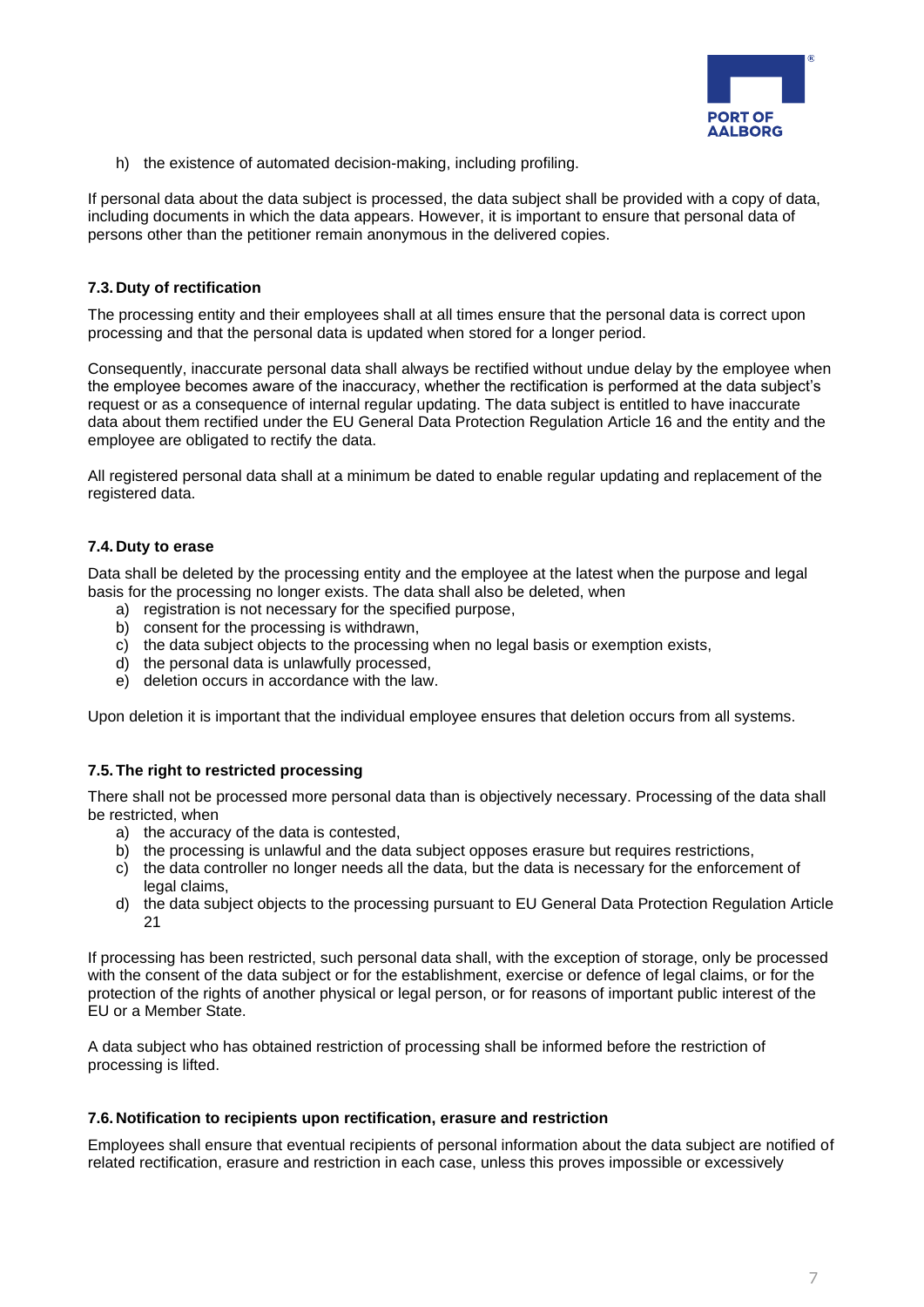

difficult. In such instances, the data subject shall upon request be informed of the notification by the employee who processes the data.

# **7.7. Data portability**

The entities have no IT systems that can make so-called automatic processing or profiling, and the provision of data portability under EU General Data Protection Regulation Article 20 is therefore not currently relevant.

## **7.8. Right to object**

In cases where the personal data is processed on the grounds of a legitimate interest, the data subject can object to the storage.

Generally, under these circumstances all data processed about the data subject on the grounds of a legitimate interest shall be deleted. If the data is processed for a different reason, the objection can be rejected. A specific assessment must be conducted. If the personal data is e.g., part of a contract, the processing of the data can continue.

However, the above basis is waived if compelling legitimate grounds for the processing can be demonstrated, which override the interests, rights and freedoms of the data subject or if the processing is necessary for the establishment, exercise or defence of legal claims.

# **8. Our procedural regulations in respect of your rights**

The employee who processes your data shall in each case safeguard your rights.

Upon receipt of a request from you, the employee shall acknowledge receipt of your request as soon as possible and within 5 working days where possible. The estimated response time is stated in the receipt notification.

When you exercise your rights of access, rectification, erasure, restricted processing, objection etc., we shall inform you of the proposed measures without undue delay and within one month at the latest, in accordance with the EU General Data Protection Regulation Article 12.

If due to the complexity and/or number of requests it is not possible to comply with the request within a month, the response time may be extended to 2 months. However, the extension requires that the employee who processes the request informs you of the delay, including the grounds for the delay, no later than one month after receipt of the request.

In general, every notification to you shall be provided in writing and electronically, unless otherwise requested by the data subject, and always concise (precise and surmisable), transparent (intelligible and easily understood) and in an easily accessible form (commonly used file format).

Your requests to us are essentially free, see EU General Data Protection Regulation Article 12.

If upon submission of a request there is any doubt about your identity, the employee may submit a request for further information to confirm your identity. This is done to protect your data. If this further information is not received, the employee prepares a memo stating that the further information has not been received and is therefore no longer prudent to comply with the request.